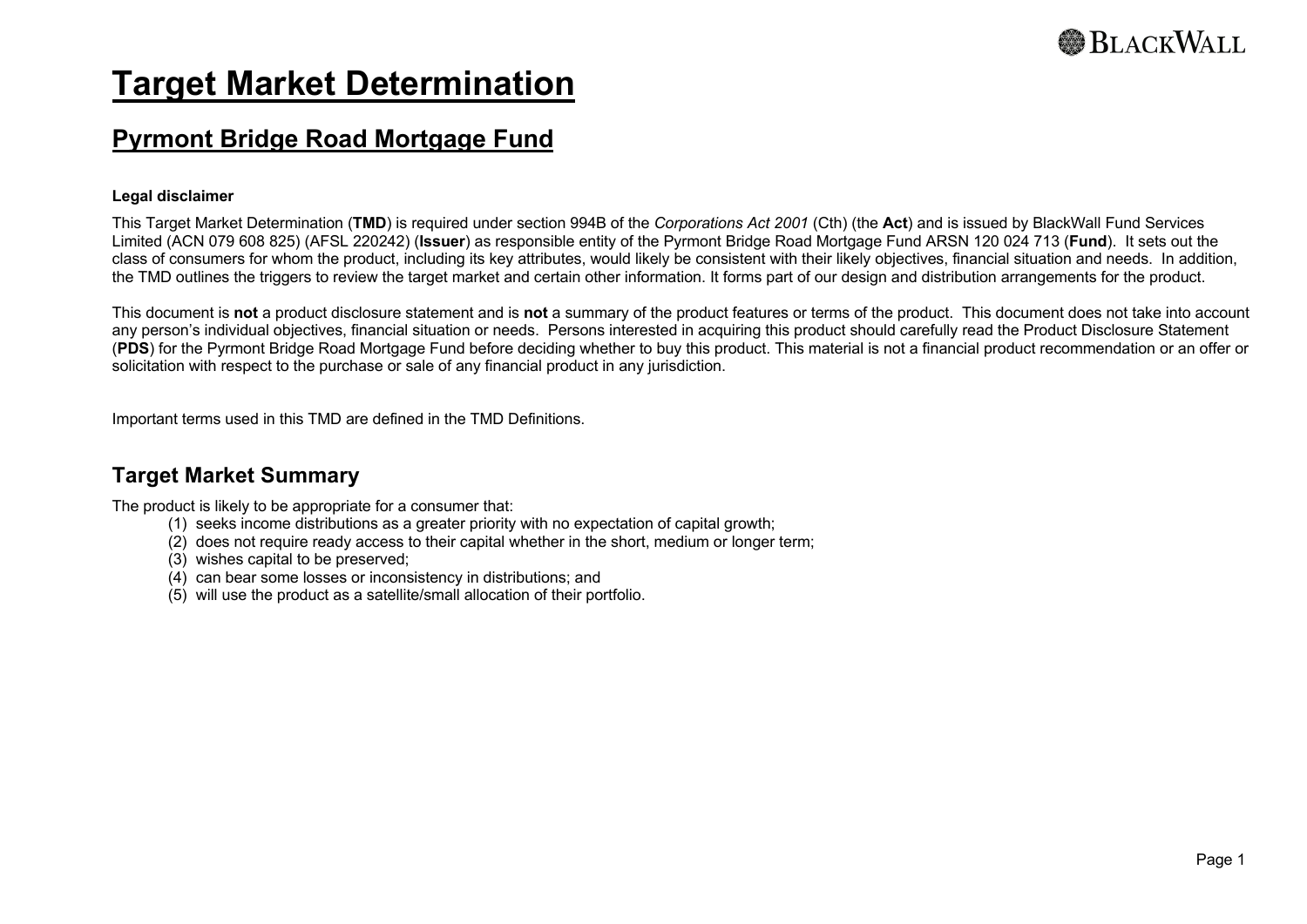## **Fund and Issuer identifiers**

| <b>Issuer</b>      | <b>BlackWall Fund Services Limited</b> |
|--------------------|----------------------------------------|
| <b>Issuer ACN</b>  | 079 608 825                            |
| <b>Issuer AFSL</b> | 220242                                 |
| <b>Fund</b>        | Pyrmont Bridge Road Mortgage Fund      |
| <b>ARSN</b>        | 120 024 713                            |
| Date TMD approved  | 23 May 2022                            |
| <b>TMD Version</b> | 4                                      |
| <b>TMD Status</b>  | Current                                |

## **Distribution conditions/restrictions**

| <b>Distribution Condition</b>                                                                                                                                         | <b>Distribution Condition Rationale</b>                                                                                                                                                                                                                                                                                                                                                                                                                                                                                                                                                                                                                                                                                                                                                                                 |
|-----------------------------------------------------------------------------------------------------------------------------------------------------------------------|-------------------------------------------------------------------------------------------------------------------------------------------------------------------------------------------------------------------------------------------------------------------------------------------------------------------------------------------------------------------------------------------------------------------------------------------------------------------------------------------------------------------------------------------------------------------------------------------------------------------------------------------------------------------------------------------------------------------------------------------------------------------------------------------------------------------------|
| The Product is considered suitable for:<br>Consumers who have received personal<br>financial advice.<br>Consumers who have not received<br>personal financial advice. | Where a consumer is making an application for the product directly with the issuer, as part of the<br>investment application process, and in addition to confirming that the PDS has been read, that<br>the consumer has acknowledged the product's attributes set out in the target market<br>determination and that a record of the acknowledgement is retained.<br>Where a consumer is a client of a distributor and has received personal financial advice the<br>distributor may rely on the excluded conduct provisions set out at section 994E(3) of the<br>Corporations Act 2001.<br>Where a consumer is a client of a distributor and has not received personal financial advice from<br>them, the distributor must ensure the client has been reviewed by the distributor and deemed to<br>be within the TMD. |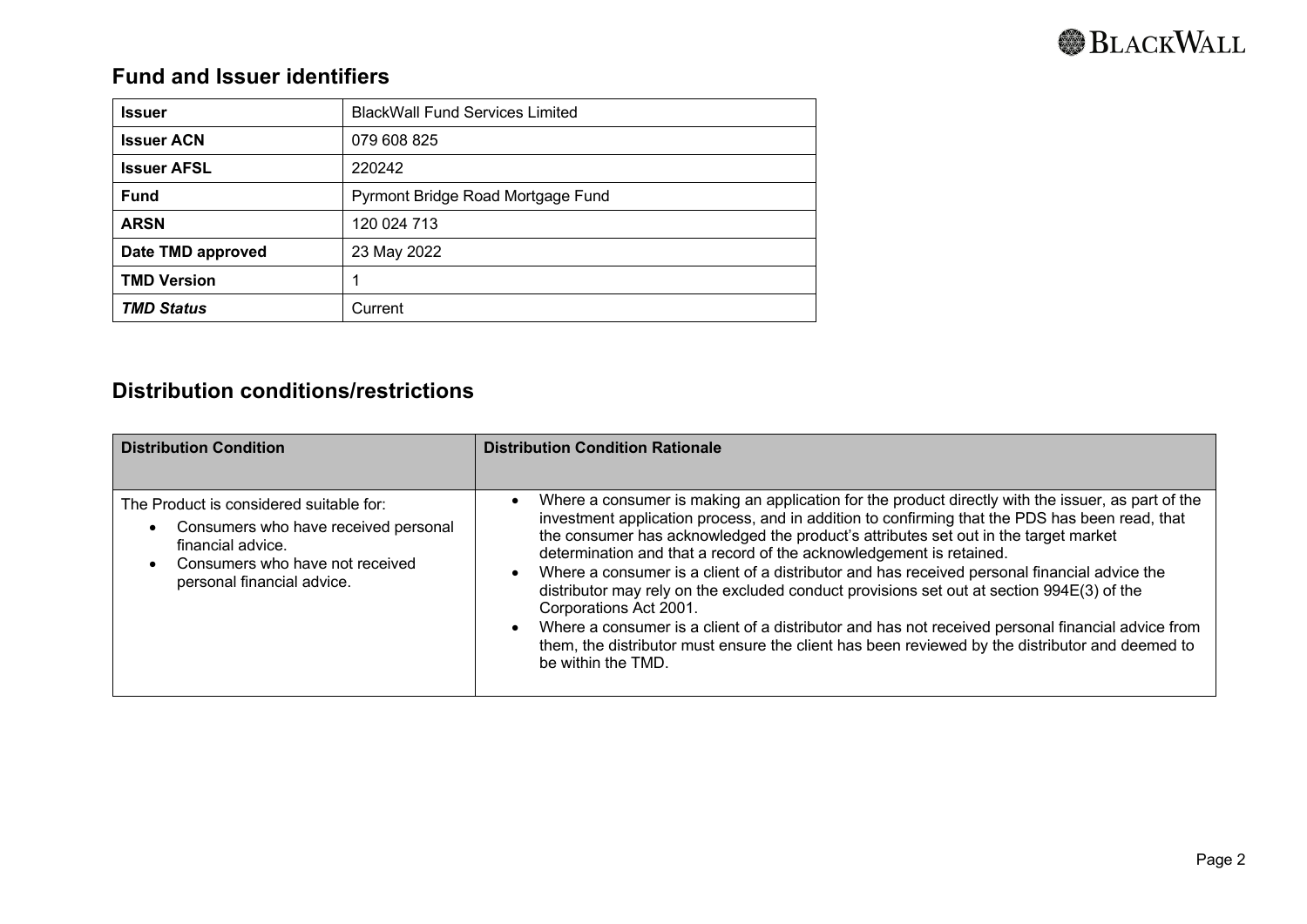

### **Description of Target Market**

#### **TMD indicator key**

The Consumer Attributes for which the product is likely to be appropriate have been assessed using a red/amber/green rating methodology with appropriate colour coding:

#### **Instructions**

Generally, a consumer is unlikely to be in the target market for the product if:

- **one or more** of their Consumer Attributes correspond to a **red** rating, or
- **three or more** of their Consumer Attributes correspond to an **amber** rating.

Definitions and guidance around important terms used in this TMD can be found in the Definitions section of this document.

#### **Investment products and diversification**

A consumer (or class of consumer) may intend to hold a product as part of a diversified portfolio (typically with an intended product use of *satellite/small allocation* or *core component*). In such circumstances, the product should be assessed against the consumer's attributes for the relevant portion of the portfolio, rather than the consumer's portfolio as a whole. For example, a consumer may seek to construct a conservative portfolio with a satellite/small allocation to growth assets. In this case, it may be likely that a product with a *High* or *Very High* risk/return profile is consistent with the consumer's objectives for that allocation notwithstanding that the risk/return profile of the consumer as a whole is *Low* or *Medium*. In making this assessment, distributors should consider all features of a product (including its key attributes).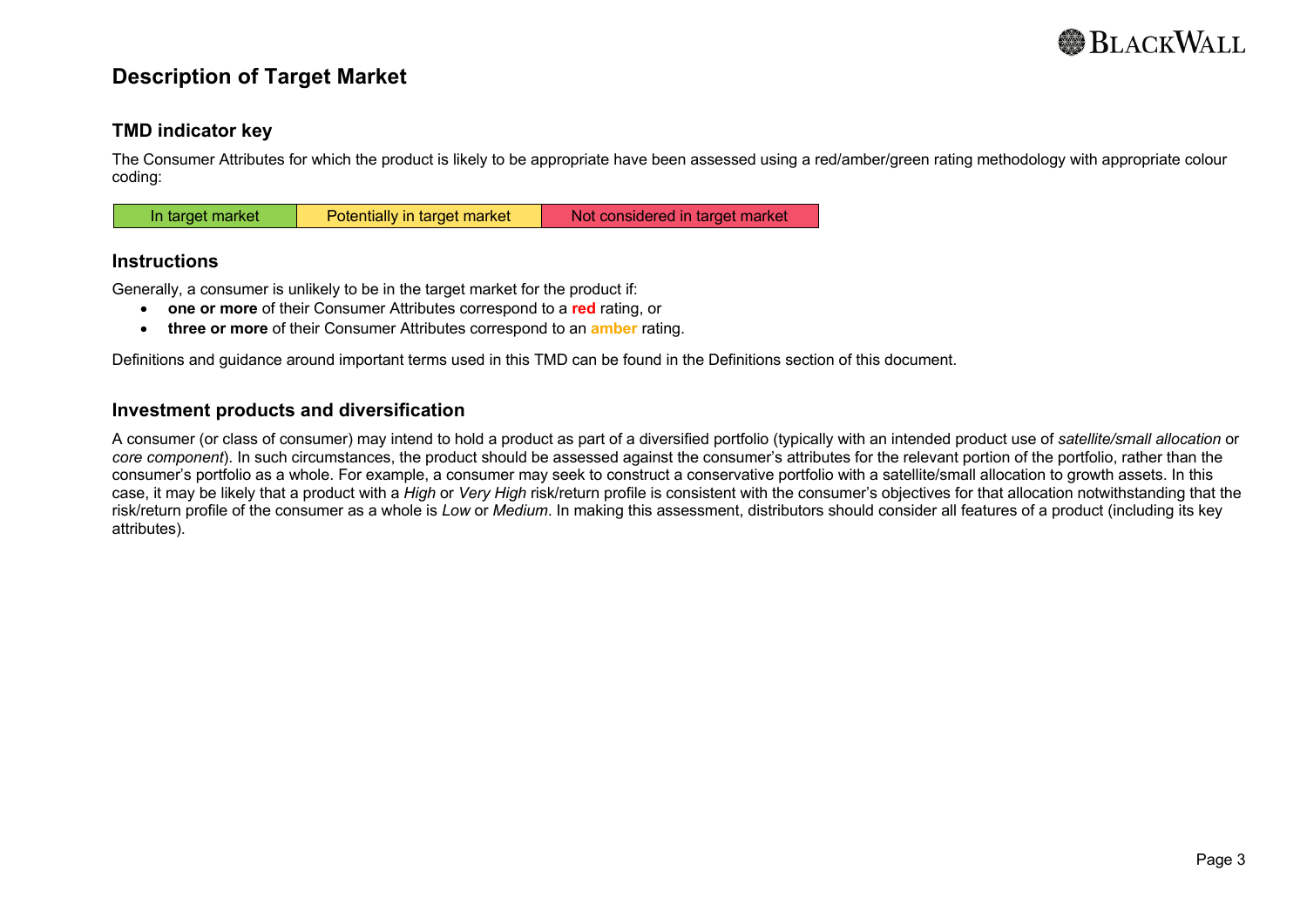## **Consumer Attributes**

| <b>Consumer Attributes</b>                                | <b>TMD Indicator</b> | Product description including key attributes                                                                                                                                                                                       |  |
|-----------------------------------------------------------|----------------------|------------------------------------------------------------------------------------------------------------------------------------------------------------------------------------------------------------------------------------|--|
| <b>Consumer's investment objective</b>                    |                      |                                                                                                                                                                                                                                    |  |
| Capital Growth                                            |                      | The Fund's objective is to achieve a distribution of 6.00% p.a. (net of fees and costs), provide                                                                                                                                   |  |
| <b>Capital Preservation</b>                               |                      | quarterly cash income and capital preservation. The Fund seeks to achieve these objectives by<br>extending a loan over a single asset, being the property at 55 Pyrmont Bridge Road, Pyrmont                                       |  |
| <b>Capital Guaranteed</b>                                 |                      | NSW.                                                                                                                                                                                                                               |  |
| <b>Income Distribution</b>                                |                      | Your investment objectives are to invest in a Fund that: focuses on providing regular income at<br>a quarterly frequency, aims for, but does not guarantee, capital preservation and aims to<br>achieve a 6.00% p.a. distribution. |  |
| Consumer's intended product use (% of Investable Assets)  |                      |                                                                                                                                                                                                                                    |  |
| Solution/Standalone (75-100%)                             |                      | The Fund is suited to form part of an investment portfolio. This investment may be held as part                                                                                                                                    |  |
| Core Component (25-75%)                                   |                      | of a more diversified portfolio, where it is not the sole or a significant proportion of investments<br>held. The investment may be held as a core component where a portfolio is weighted towards                                 |  |
| Satellite/small allocation (<25%)                         |                      | income investments with low diversification.                                                                                                                                                                                       |  |
| <b>Consumer's investment timeframe</b>                    |                      |                                                                                                                                                                                                                                    |  |
| Short ( $\leq$ 2 years)                                   |                      | The Fund's term is 5 years and is therefore suitable for a medium investment timeframe.                                                                                                                                            |  |
| Medium (> 2 years)                                        |                      |                                                                                                                                                                                                                                    |  |
| Long $(> 8$ years)                                        |                      |                                                                                                                                                                                                                                    |  |
| Consumer's Risk (ability to bear loss) and Return profile |                      |                                                                                                                                                                                                                                    |  |
| Low                                                       |                      | Unitholders' interests rank behind the First Mortgagee which means that the First Mortgagee<br>will be paid before the Fund if the Property is sold.                                                                               |  |
| Medium                                                    |                      | The investment relates to a single property and if there is a material tenant default or vacancy,                                                                                                                                  |  |
| High                                                      |                      | the Property Owner's ability to service its debts and, in turn, the amount of income the Fund                                                                                                                                      |  |
| Very High                                                 |                      | can distribute to its unitholders.<br>Investors in this product should have an ability to bear some fluctuations in distributions and                                                                                              |  |
|                                                           |                      | bear some capital losses.                                                                                                                                                                                                          |  |
| Consumer's need to withdraw money                         |                      |                                                                                                                                                                                                                                    |  |
| Daily                                                     |                      | The Fund is not liquid and Investors have no right to withdraw their investment during the term                                                                                                                                    |  |
| Weekly                                                    |                      | of the Fund, being 5 years from the Commencement Date.                                                                                                                                                                             |  |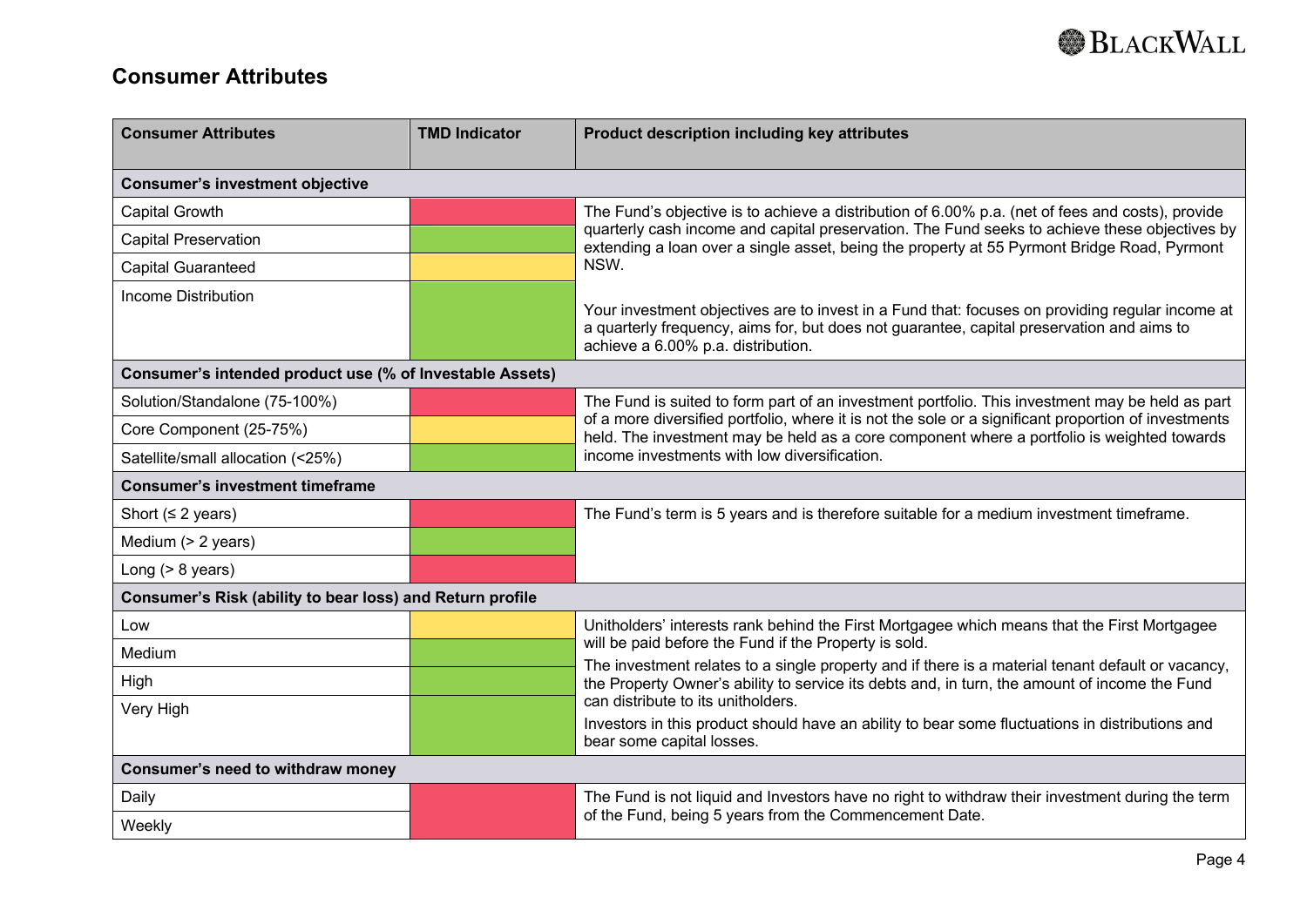| <b>Consumer Attributes</b> | <b>TMD Indicator</b> | <b>Product description including key attributes</b> |
|----------------------------|----------------------|-----------------------------------------------------|
| Monthly                    |                      |                                                     |
| Quarterly                  |                      |                                                     |
| Annually or longer         |                      |                                                     |

### **Appropriateness**

The Issuer has assessed the product and formed the view that the product, including its key attributes, is likely to be consistent with the likely objectives, financial situation and needs of consumers in the target market as described above, as the features of this product in Column 3 of the table above are likely to be suitable for consumers with the attributes identified with a green TMD Indicator in Column 2.

### **Review Processes**

| <b>Review triggers</b>                                                                                                                          |  |
|-------------------------------------------------------------------------------------------------------------------------------------------------|--|
| Material change to key attributes, fund investment objective and/or fees.                                                                       |  |
| Material deviation from benchmark / objective over sustained period.                                                                            |  |
| Key attributes have not performed as disclosed by a material degree and for a material period.                                                  |  |
| Determination by the issuer of an ASIC reportable Significant Dealing.                                                                          |  |
| Material or unexpectedly high number of complaints (as defined in section 994A(1) of the Act) about the product or distribution of the product. |  |
| The use of Product Intervention Powers, regulator orders or directions that affects the product.                                                |  |

| <b>Mandatory review periods</b> |                                                    |
|---------------------------------|----------------------------------------------------|
| <b>Review period</b>            | Maximum period for review                          |
|                                 |                                                    |
| Initial review                  | Approximately 1 year and 3 months from date of TMD |
| Subsequent review               | Approximately every 3 years thereafter             |

## **Distributor Reporting**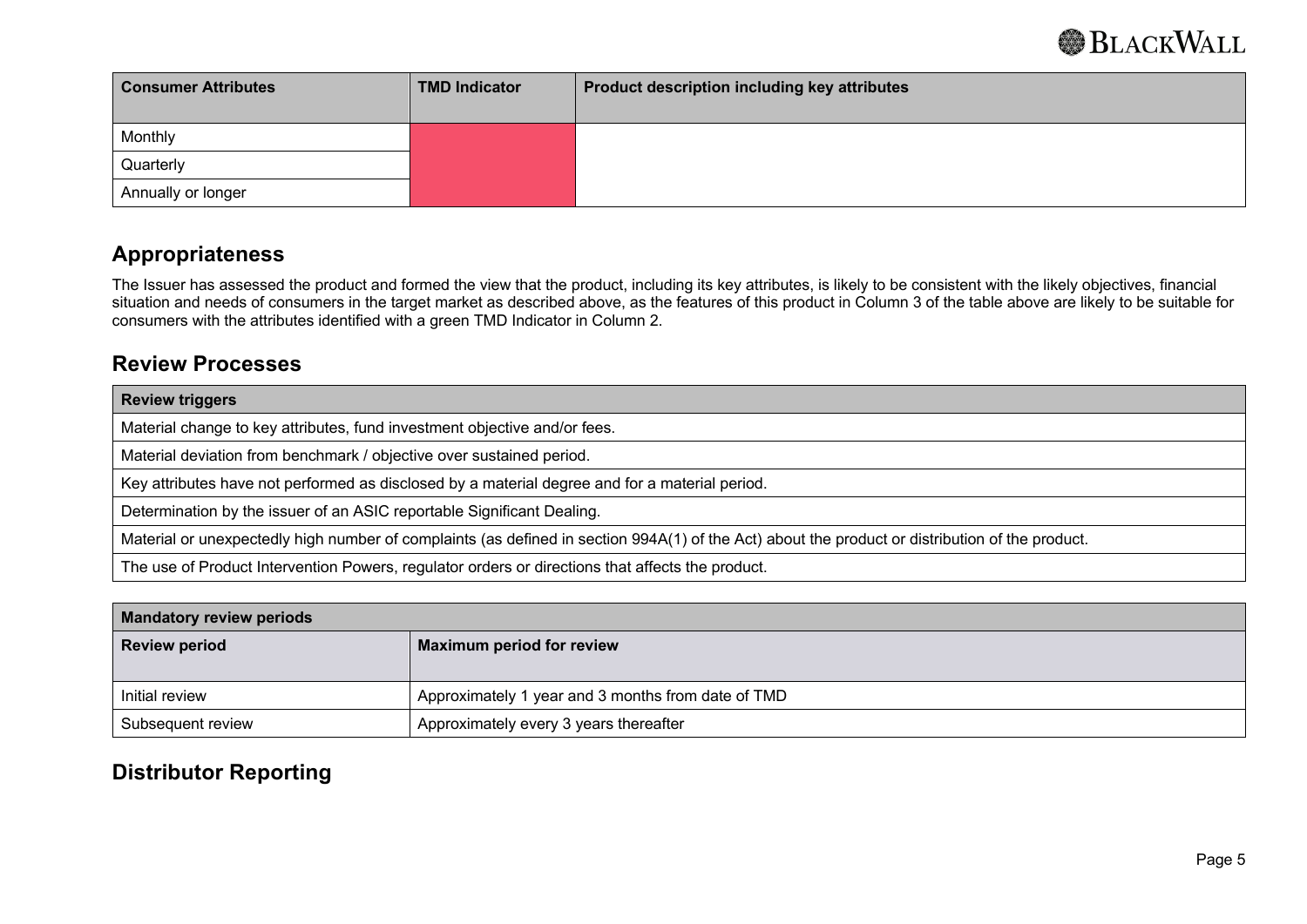| <b>Reporting requirement</b>                                                                                                                                                                                                     | <b>Reporting period</b>                                                                                                  | Which distributors this<br>requirement applies to |
|----------------------------------------------------------------------------------------------------------------------------------------------------------------------------------------------------------------------------------|--------------------------------------------------------------------------------------------------------------------------|---------------------------------------------------|
| Complaints (as defined in section 994A(1) of the Act) relating to<br>the product design, product availability and distribution. The<br>distributor should provide all the content of the complaint, having<br>regard to privacy. | Within 10 business days following end of calendar quarter.                                                               | All distributors                                  |
| Significant dealing outside of target market, under s994F(6) of the<br>Act.<br>See Definitions for further detail.                                                                                                               | As soon as practicable but no later than 10 business days<br>after distributor becomes aware of the significant dealing. | All distributors                                  |
| To the extent a distributor is aware, dealings outside the target<br>market, including reason why acquisition is outside of target<br>market, and whether acquisition occurred under personal advice.                            | Within 10 business days of the end of the calendar<br>reporting period.                                                  | All distributors                                  |

If practicable, distributors should adopt the FSC data standards for reports and provide them via email to the Issuer at info@blackwall.com.au

#### **Disclaimer**

This TMD has been prepared by BlackWall Fund Services Limited (ACN 079 608 825) (**Issuer**) as responsible entity for Pyrmont Bridge Road Mortgage Fund (ARSN 120 024 713) (the **Fund**). This material is a summary and does not purport to be complete. It is not intended to be relied upon as advice to investors or potential investors and does not take into account the investment objectives, financial situation or needs of any particular investor. A reader should, before making any decisions in relation to their investment or potential investment in the Fund, seek their own professional advice. This document is not an offer or invitation for subscription or purchase of securities or other financial products. The Issuer and its related bodies corporate and other affiliates and their respective directors, employees, consultants and agents make no representation or warranty as to the accuracy, completeness, timeliness or reliability of the contents of this presentation. To the maximum extent permitted by law, no member of the Issuer accepts any liability (including, without limitation, any liability arising from fault or negligence on the part of any of them) for any loss whatsoever arising from the use of this presentation or its contents or otherwise arising in connection with it. Indications of, and guidance on, future earnings and financial position and performance are "forward-looking statements". Forward-looking statements are not guarantees of future performance and involve known and unknown risks, uncertainties and other factors, many of which are beyond the control of the Issuer, that may cause actual results to differ materially from those expressed or implied in such statements. There can be no assurance that actual outcomes will not differ materially from these statements. Except as required by law, the Issuer does not undertake any obligation to publicly update or review any forward – looking statements, whether as a result of new information or future events. This information has been made available to the recipient for information purposes only. It is not intended to be, and does not constitute a product disclosure statement, prospectus, short form prospectus or profile statement as those terms are defined in the Corporations Act 2001 (Cth). It does not constitute an offer for the issue, sale or purchase of any securities, or any recommendation in relation to investing in any asset.

This TMD is not intended for distribution to, or use by, any person or entity in any jurisdiction or country where such distribution or use would be contrary to local law or regulation.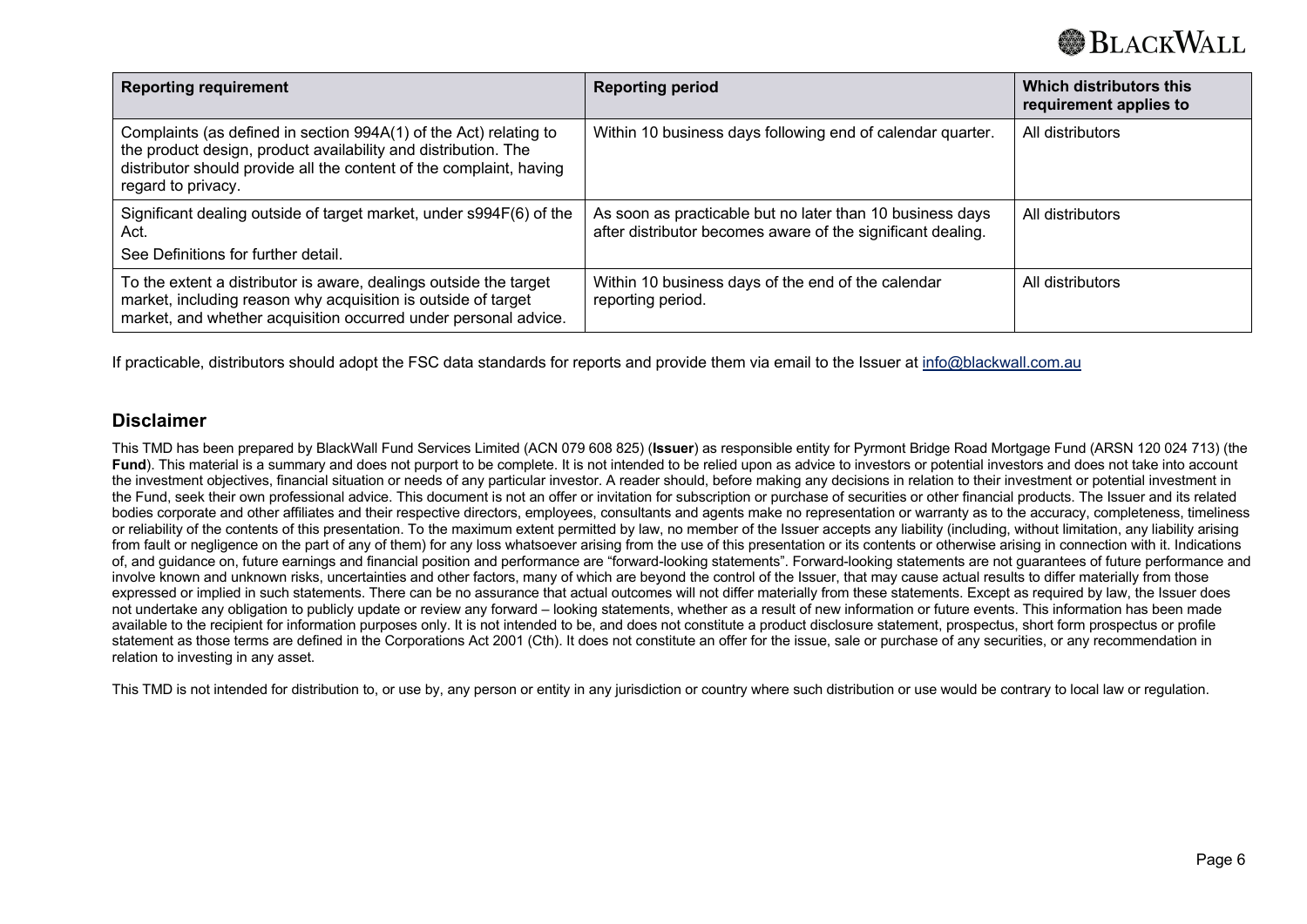

## **Definitions**

| <b>Term</b>                                                                                                     | <b>Definition</b>                                                                                                                                                                                                                                                                                                                        |  |
|-----------------------------------------------------------------------------------------------------------------|------------------------------------------------------------------------------------------------------------------------------------------------------------------------------------------------------------------------------------------------------------------------------------------------------------------------------------------|--|
| <b>Consumer's investment objective</b>                                                                          |                                                                                                                                                                                                                                                                                                                                          |  |
| Capital Growth                                                                                                  | The consumer seeks to invest in a product designed to generate capital return. The consumer prefers exposure to growth<br>assets (such as shares or property) or otherwise seeks an investment return above the current inflation rate.                                                                                                  |  |
| <b>Capital Preservation</b>                                                                                     | The consumer seeks to invest in a product to reduce volatility and minimise loss in a market down-turn. The consumer<br>prefers exposure to defensive assets (such as cash or fixed income securities) that are generally lower in risk and less<br>volatile than growth investments.                                                    |  |
| <b>Capital Guaranteed</b>                                                                                       | The consumer seeks a guarantee or protection against capital loss whilst still seeking the potential for capital growth<br>(typically gained through a derivative arrangement). The consumer would likely understand the complexities, conditions<br>and risks that are associated with such products.                                   |  |
| <b>Income Distribution</b>                                                                                      | The consumer seeks to invest in a product designed to distribute regular and/or tax-effective income. The consumer<br>prefers exposure to income-generating assets (typically, high dividend-yielding equities, fixed income securities and<br>money market instruments).                                                                |  |
| Consumer's intended product use (% of Investable Assets)                                                        |                                                                                                                                                                                                                                                                                                                                          |  |
| Solution/Standalone (75-100%)                                                                                   | The consumer intends to hold the investment as either a part or the majority (up to 100%) of their total investable assets<br>(see definition below). The consumer typically prefers exposure to a product with at least High portfolio diversification (see<br>definitions below).                                                      |  |
| Core Component (25-75%)                                                                                         | The consumer intends to hold the investment as a major component, up to 75%, of their total investable assets (see<br>definition below). The consumer typically prefers exposure to a product with at least Medium portfolio diversification (see<br>definitions below).                                                                 |  |
| Satellite (<25%)                                                                                                | The consumer intends to hold the investment as a smaller part of their total portfolio, as an indication it would be suitable<br>for up to 25% of the total investable assets (see definition below). The consumer is likely to be comfortable with exposure<br>to a product with Low portfolio diversification (see definitions below). |  |
| <b>Investable Assets</b>                                                                                        | Those assets that the investor has available for investment, excluding the residential home.                                                                                                                                                                                                                                             |  |
| Portfolio diversification (for completing the key product attribute section of consumer's intended product use) |                                                                                                                                                                                                                                                                                                                                          |  |
| Low                                                                                                             | Single asset class, single country, low or moderate holdings of securities - e.g. high conviction Aussie equities.                                                                                                                                                                                                                       |  |
| Medium                                                                                                          | 1-2 asset classes, single country, broad exposure within asset class, e.g. Aussie equities "All Ords".                                                                                                                                                                                                                                   |  |
| High                                                                                                            | Highly diversified across either asset classes, countries or investment managers, e.g. Australian multi-manager balanced<br>fund or global multi-asset product (or global equities).                                                                                                                                                     |  |
|                                                                                                                 | <b>Consumer's intended investment timeframe</b>                                                                                                                                                                                                                                                                                          |  |
| Short ( $\leq$ 2 years)                                                                                         | The consumer has a short investment timeframe and may wish to redeem within two years.                                                                                                                                                                                                                                                   |  |
| Medium (> 2 years)                                                                                              | The consumer has a medium investment timeframe and is unlikely to redeem within two years.                                                                                                                                                                                                                                               |  |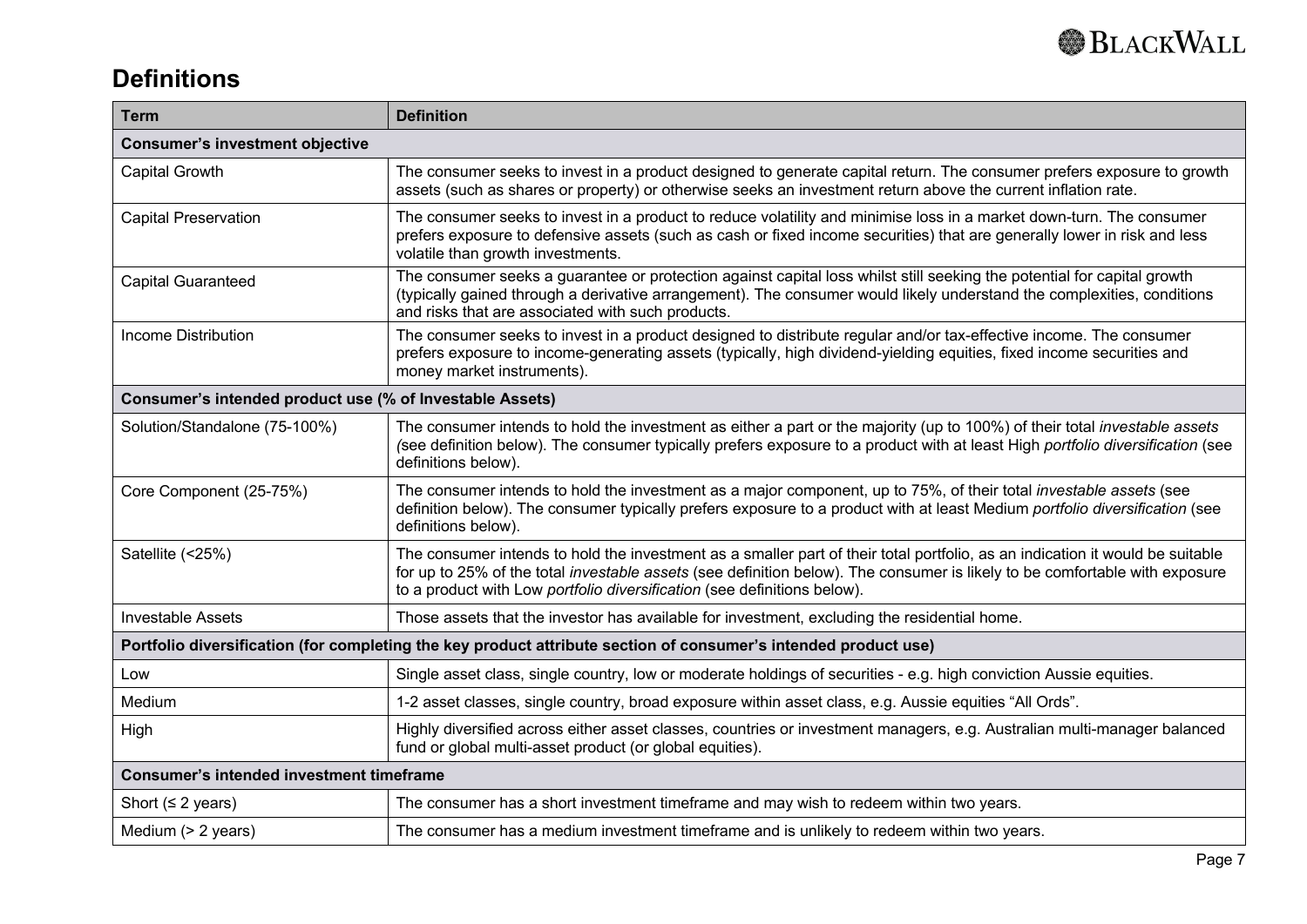| <b>Term</b>                                                                                                                                                                                                                                                                                                                                                                                                                                                                                                                                                                                                                                                                                                                                                                                                                                                                                                                                                                                                                                                                                                                                  | <b>Definition</b>                                                                                                                                                                                                                                                                                              |  |
|----------------------------------------------------------------------------------------------------------------------------------------------------------------------------------------------------------------------------------------------------------------------------------------------------------------------------------------------------------------------------------------------------------------------------------------------------------------------------------------------------------------------------------------------------------------------------------------------------------------------------------------------------------------------------------------------------------------------------------------------------------------------------------------------------------------------------------------------------------------------------------------------------------------------------------------------------------------------------------------------------------------------------------------------------------------------------------------------------------------------------------------------|----------------------------------------------------------------------------------------------------------------------------------------------------------------------------------------------------------------------------------------------------------------------------------------------------------------|--|
| Long $(> 8$ years)                                                                                                                                                                                                                                                                                                                                                                                                                                                                                                                                                                                                                                                                                                                                                                                                                                                                                                                                                                                                                                                                                                                           | The consumer has a long investment timeframe and is unlikely to redeem within eight years.                                                                                                                                                                                                                     |  |
| Consumer's Risk (ability to bear loss) and Return profile                                                                                                                                                                                                                                                                                                                                                                                                                                                                                                                                                                                                                                                                                                                                                                                                                                                                                                                                                                                                                                                                                    |                                                                                                                                                                                                                                                                                                                |  |
| Issuers should undertake a comprehensive risk assessment for each product. The FSC recommends adoption of the Standard Risk Measure (SRM) to calculate<br>the likely number of negative annual returns over a 20 year period, using the guidance and methodology outlined in the Standard Risk Measure Guidance Paper<br>For Trustees. SRM is not a complete assessment of risk and potential loss. For example, it does not detail important issues such as the potential size of a<br>negative return or that a positive return could still be less than a consumer requires to meet their investment objectives/needs. Issuers may wish to supplement the<br>SRM methodology by also considering other risk factors. For example, some products may use leverage, derivatives or short selling, may have liquidity or<br>withdrawal limitations, or otherwise may have a complex structure or increased investment risks, which should be documented together with the SRM to<br>substantiate the product risk rating. A consumer's desired product return profile would generally take into account the impact of fees, costs and taxes. |                                                                                                                                                                                                                                                                                                                |  |
| Low                                                                                                                                                                                                                                                                                                                                                                                                                                                                                                                                                                                                                                                                                                                                                                                                                                                                                                                                                                                                                                                                                                                                          | The consumer is conservative or low risk in nature, seeks to minimise potential losses (e.g. has the ability to bear up to 1<br>negative return over a 20 year period (SRM 1 to 2)) and is comfortable with a low target return profile.                                                                       |  |
|                                                                                                                                                                                                                                                                                                                                                                                                                                                                                                                                                                                                                                                                                                                                                                                                                                                                                                                                                                                                                                                                                                                                              | Consumer typically prefers defensive assets such as cash and fixed income.                                                                                                                                                                                                                                     |  |
| Medium                                                                                                                                                                                                                                                                                                                                                                                                                                                                                                                                                                                                                                                                                                                                                                                                                                                                                                                                                                                                                                                                                                                                       | The consumer is moderate or medium risk in nature, seeking to minimise potential losses (e.g. can bear up to 4 negative<br>returns over a 20 year period (SRM 3 to 5)) and comfortable with a moderate target return profile.                                                                                  |  |
|                                                                                                                                                                                                                                                                                                                                                                                                                                                                                                                                                                                                                                                                                                                                                                                                                                                                                                                                                                                                                                                                                                                                              | Consumer typically prefers a balance of growth assets such as shares, property and alternative assets and defensive<br>assets such as cash and fixed income.                                                                                                                                                   |  |
| High                                                                                                                                                                                                                                                                                                                                                                                                                                                                                                                                                                                                                                                                                                                                                                                                                                                                                                                                                                                                                                                                                                                                         | The consumer is higher risk in nature and can accept higher potential losses (e.g. can bear up to 6 negative returns over a<br>20 year period (SRM 6)) in order to target a higher target return profile.                                                                                                      |  |
|                                                                                                                                                                                                                                                                                                                                                                                                                                                                                                                                                                                                                                                                                                                                                                                                                                                                                                                                                                                                                                                                                                                                              | Consumer typically prefers predominantly growth assets such as shares, property and alternative assets with only a<br>smaller or moderate holding in defensive assets such as cash and fixed income.                                                                                                           |  |
| Very high                                                                                                                                                                                                                                                                                                                                                                                                                                                                                                                                                                                                                                                                                                                                                                                                                                                                                                                                                                                                                                                                                                                                    | The consumer has a more aggressive or very high-risk appetite, seeks to maximise returns and can accept higher<br>potential losses (e.g. can bear 6 or more negative returns over a 20 year period (SRM 7) and possibly other risk factors,<br>such as leverage).                                              |  |
|                                                                                                                                                                                                                                                                                                                                                                                                                                                                                                                                                                                                                                                                                                                                                                                                                                                                                                                                                                                                                                                                                                                                              | Consumer typically prefers growth assets such as shares, property and alternative assets.                                                                                                                                                                                                                      |  |
| Consumer's need to withdraw money                                                                                                                                                                                                                                                                                                                                                                                                                                                                                                                                                                                                                                                                                                                                                                                                                                                                                                                                                                                                                                                                                                            |                                                                                                                                                                                                                                                                                                                |  |
| Issuers should consider in the first instance the redemption request frequency under ordinary circumstances. However, the redemption request frequency is not<br>the only consideration when determining the ability to meet the investor's requirement to access capital. To the extent that the liquidity of the underlying<br>investments or possible liquidity constraints (e.g. ability to stagger or delay redemptions) could impact this, this is to be taken into consideration in completing this<br>section.                                                                                                                                                                                                                                                                                                                                                                                                                                                                                                                                                                                                                       |                                                                                                                                                                                                                                                                                                                |  |
| Daily/Weekly/Monthly/Quarterly/<br>Annually or longer                                                                                                                                                                                                                                                                                                                                                                                                                                                                                                                                                                                                                                                                                                                                                                                                                                                                                                                                                                                                                                                                                        | The consumer seeks to invest in a product which permits redemption requests at this frequency under ordinary<br>circumstances and the issuer is typically able to meet that request within a reasonable period.                                                                                                |  |
| <b>Distributor Reporting</b>                                                                                                                                                                                                                                                                                                                                                                                                                                                                                                                                                                                                                                                                                                                                                                                                                                                                                                                                                                                                                                                                                                                 |                                                                                                                                                                                                                                                                                                                |  |
| Significant dealings                                                                                                                                                                                                                                                                                                                                                                                                                                                                                                                                                                                                                                                                                                                                                                                                                                                                                                                                                                                                                                                                                                                         | Section 994F(6) of the Act requires distributors to notify the issuer if they become aware of a significant dealing in the<br>product that is not consistent with the TMD. Neither the Act nor ASIC defines when a dealing is 'significant' and<br>distributors have discretion to apply its ordinary meaning. |  |